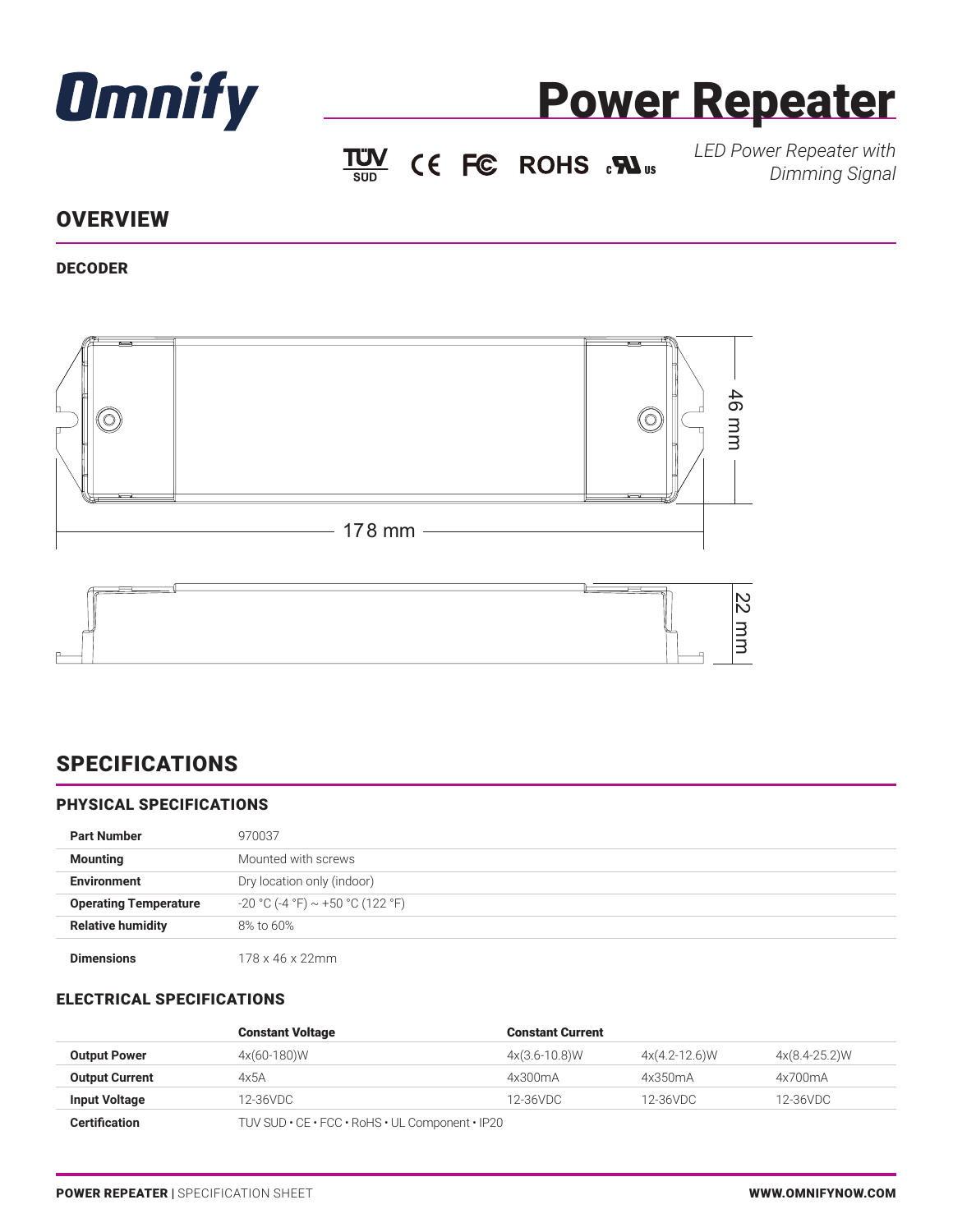



 $\underline{TW}$  CE FC ROHS  $\cdot \mathbf{W}$ <sub>us</sub>

*LED Power Repeater with Dimming Signal*

# FUNCTIONS

### REPEATER



- 4 Channels PWM Sinal Output
- **1.** Repeater dimming signal
- **2.** One channel/three channel/four channel optional
- **3.** Constant voltage/constant current
- **4.** Power repeater in series to expand output unlimitedly
- **5.** Waterproof grade: IP20

#### SAFETY & WARNINGS

**DO NOT** install with power applied to device. **DO NOT** expose the device to moisture.

## **OPERATION**

LED power repeater is suitable for all of our single color & RGB controllers to expand power output, it supports PWM control and can connect one to three times more LEDs by adding one more power repeater, and unlimited power repeaters can be connected together theoretically.

The constant voltage power repeater and constant current power repeaters can be connected together, which is convenient for controlling LEDs with different voltage and power.